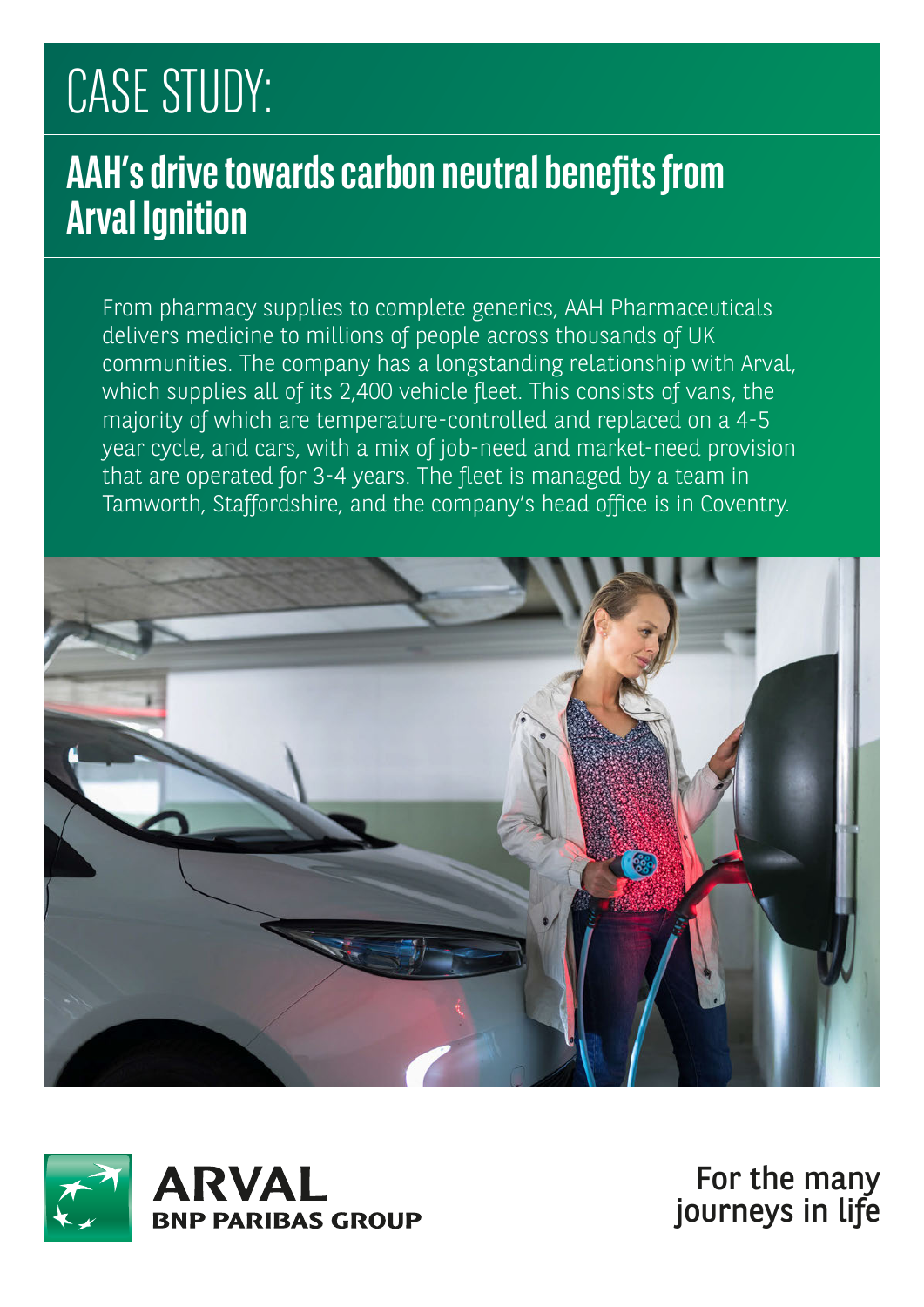## BACKGROUND

**Ray Sandle, National Fleet and Planning Manager at AAH, explained:** 



*We're always looking at new ways of making improvements to the fleet and early in 2020 decided to look at our car provision from the ground up. We're*<br>**improv**<br>decide

*"There were a series of issues we wanted to examine. While some of our cars are allocated to nurses and are very much job-need, we also have a large number of prestige-badged, market-need cars and we were not sure that all* 

*of these were ultimately delivering value either for us or for drivers.*

*"Also, there is a background issue looming in that we have a corporate ambition to be carbon neutral by 2030. While government policy surrounding EVs will play a huge part in achieving that target as far as the fleet is concerned, we want to be making progress much earlier. progress much earlier.*



## METHOD

#### **A two-prong strategy was adopted and implemented.**



**Firstly,** a whole life cost model was adopted across the car fleet that should allow AAH to generate savings and make environmental gains over time by promoting fuel and  $CO<sub>2</sub>$ efficient models, including a range of hybrid options at each grade.

Ray explained: "We had a series of conversations with Arval about the issues. They then brought in their consultancy team, who were able to really get to grips with what we wanted to achieve and then present a range of possible options.

"The move to a whole life cost approach automatically removed more inefficient and emission-heavy models from choice lists, so we are expecting to make worthwhile gains in both of those areas as the existing fleet is replaced over the next few years.

"The salary sacrifice scheme is the real innovation however. Currently, low taxation on zero emissions vehicles makes programmes of this type very attractive to drivers from a personal taxation point of view. Effectively, what we are doing is offering existing company car drivers a way of making savings while, at the same time, creating environmental and cost wins for AAH. It's also a very attractive option for those employees who have taken the cash option instead of a company car."

A key element of the Arval Ignition salary sacrifice scheme is Arval Total Care, a package that provides users with not just vehicle and funding, but an insured company vehicle with maintenance, breakdown recovery, accident management, glass protection and more included. These services are delivered in one package, backed by the expertise and buying power of Arval, and paid for through a single, monthly invoice.

vehicles and hybrids.

**Secondly,** a salary sacrifice scheme was introduced with a 75g/km ceiling that effectively excludes petrol and diesel models in favour of battery electric

Ray added:



*Arval Total Care was important to the adoption of the salary sacrifice scheme. Because it is so comprehensive, it provides a very high level of reassurance for both us as an employer, offering cars through this channel, and for the employees, who will be using and paying for them.* ring<br><sup>yees,</sup><br>■■ **ATT**<br>Arval<br>of the